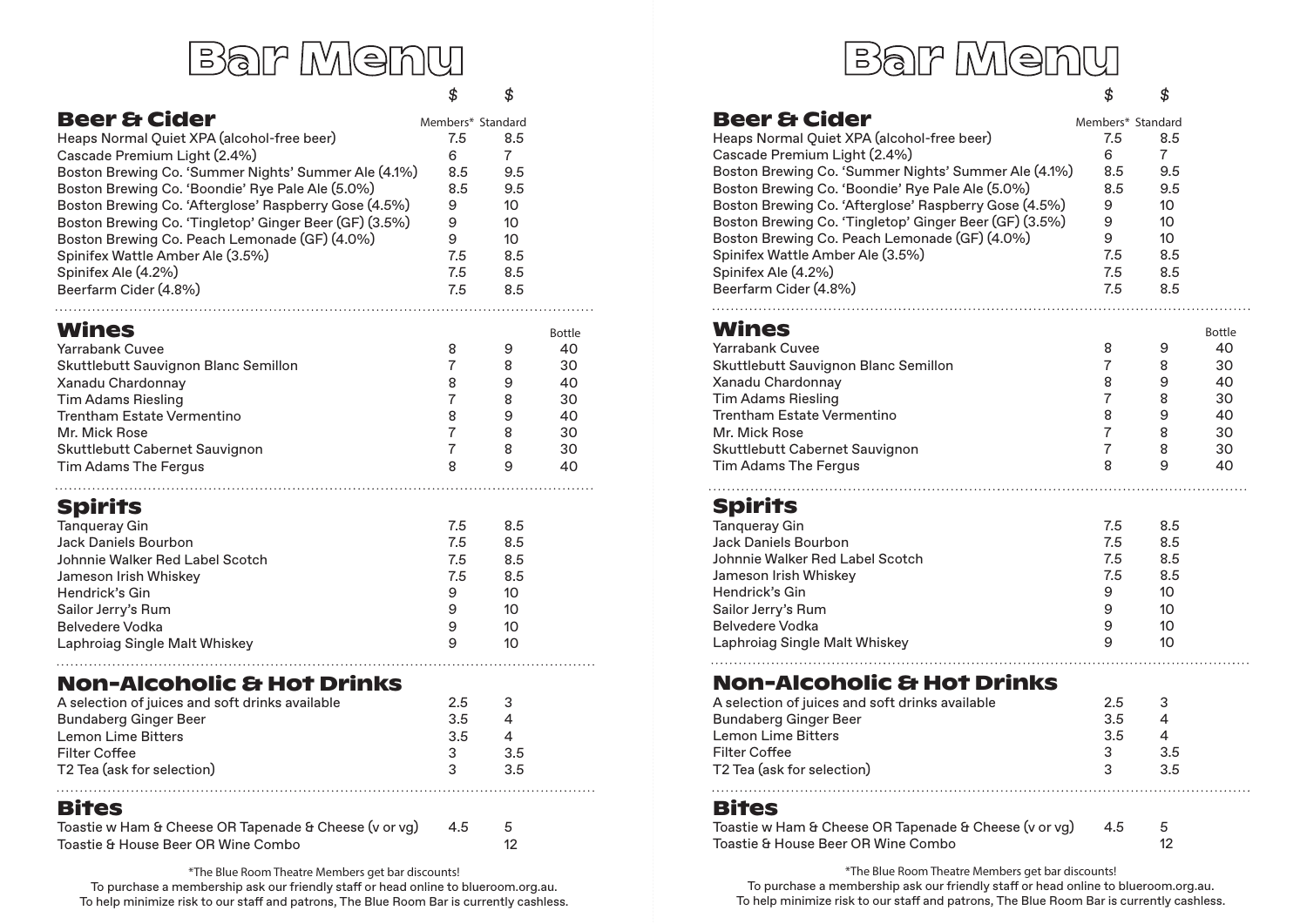

#### **Memberships**

The Blue Room Theatre exists to support our members who get to enjoy cheaper tickets to our shows, access to the artistic program, discounted rehearsal space and much more.

Plus, every membership supports The Blue Room Theatre to do what we do.

# **Multi Show Passes**

The only thing better than seeing a show at The Blue Room Theatre is seeing lots of shows at The Blue Room Theatre! Offering you flexibility and saving you money, our multi show passes help you get the most out of our entire 2022 season.

With a Pass, full-priced tickets come down to \$25 and members and concession priced tickets are a steal at \$20.

| 4 Show Pass         | 8 Show Pass       | 12 Show Pass         |
|---------------------|-------------------|----------------------|
| $$100$ for any      | $$200$ for any    | \$300 for the entire |
| 4 shows             | 8 shows           | 2022 season          |
| \$80 for Members    | \$160 for Members | \$240 for Members    |
| Perfect to dip your | When you're a bit | When you simply      |
| toe in              | more selective    | can't miss a show    |

To become a member or purchase a multi show pass, ask our friendly staff or head online. www.blueroom.org.au



## **Memberships**

The Blue Room Theatre exists to support our members who get to enjoy cheaper tickets to our shows, access to the artistic program, discounted rehearsal space and much more.

Plus, every membership supports The Blue Room Theatre to do what we do.

## **Multi Show Passes**

The only thing better than seeing a show at The Blue Room Theatre is seeing lots of shows at The Blue Room Theatre! Offering you flexibility and saving you money, our multi show passes help you get the most out of our entire 2022 season.

With a Pass, full-priced tickets come down to \$25 and members and concession priced tickets are a steal at \$20.

| 4 Show Pass         | 8 Show Pass       | 12 Show Pass         |
|---------------------|-------------------|----------------------|
| $$100$ for any      | $$200$ for any    | \$300 for the entire |
| 4 shows             | 8 shows           | 2022 season          |
| \$80 for Members    | \$160 for Members | \$240 for Members    |
| Perfect to dip your | When you're a bit | When you simply      |
| toe in              | more selective    | can't miss a show    |

To become a member or purchase a multi show pass, ask our friendly staff or head online. www.blueroom.org.au